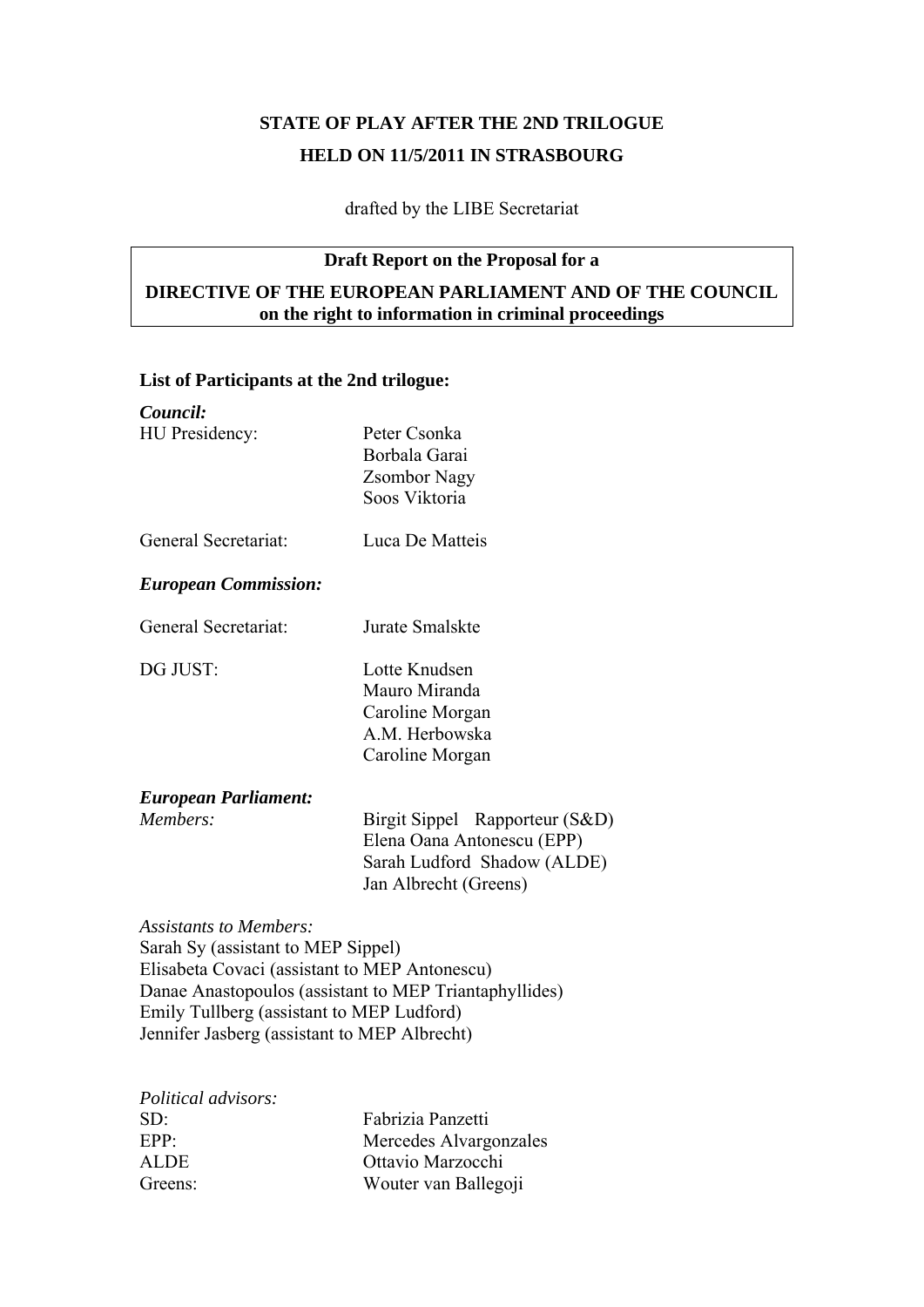| GUE:    | Olivier Winant |
|---------|----------------|
| $ECR$ : | Suzy Wild      |

*Administrative staff:* LIBE Secretariat: Claudia Gualtieri

Legal Service: Antonio Caiola Direction actes législatives: Stephanie Ridley Mila Asserova

#### **Introduction**

The 3rd trilogue was chaired by the rapporteur Birgit Sippel. It started at 3.25 pm and ended at 6.00 pm.

The discussion was based on a consolidated table provided by the CNS in view of the trilogue.

The meeting proceeded on the basis of *'nothing agreed until everything agreed*' and all points on which a provisional consensus was reached are subject to the agreement of the respective institutions.

Articles 1 to 6 of the proposed Directive were discussed.

# **Article 1**

*Article 1.1:* 

- *charge/accusation*: CNS accepts to replace the wording *charge* with *accusation*, as proposed by the EP

- addition of "*and proceedings for the execution of a European Arrest Warrant*" in Article 1 1<sup>-</sup>

EP accepts inserting such wording in Article 1.1., as asked by CNS. In this case Article 2.2 should be deleted.

A common approach on Article 1.1 might read as follows:

"This Directive lays down rules concerning the right to information about rights in criminal proceedings and rights in proceedings for the execution of a European Arrest Warrant and about the accusation in criminal proceedings."

*Article 1.2:*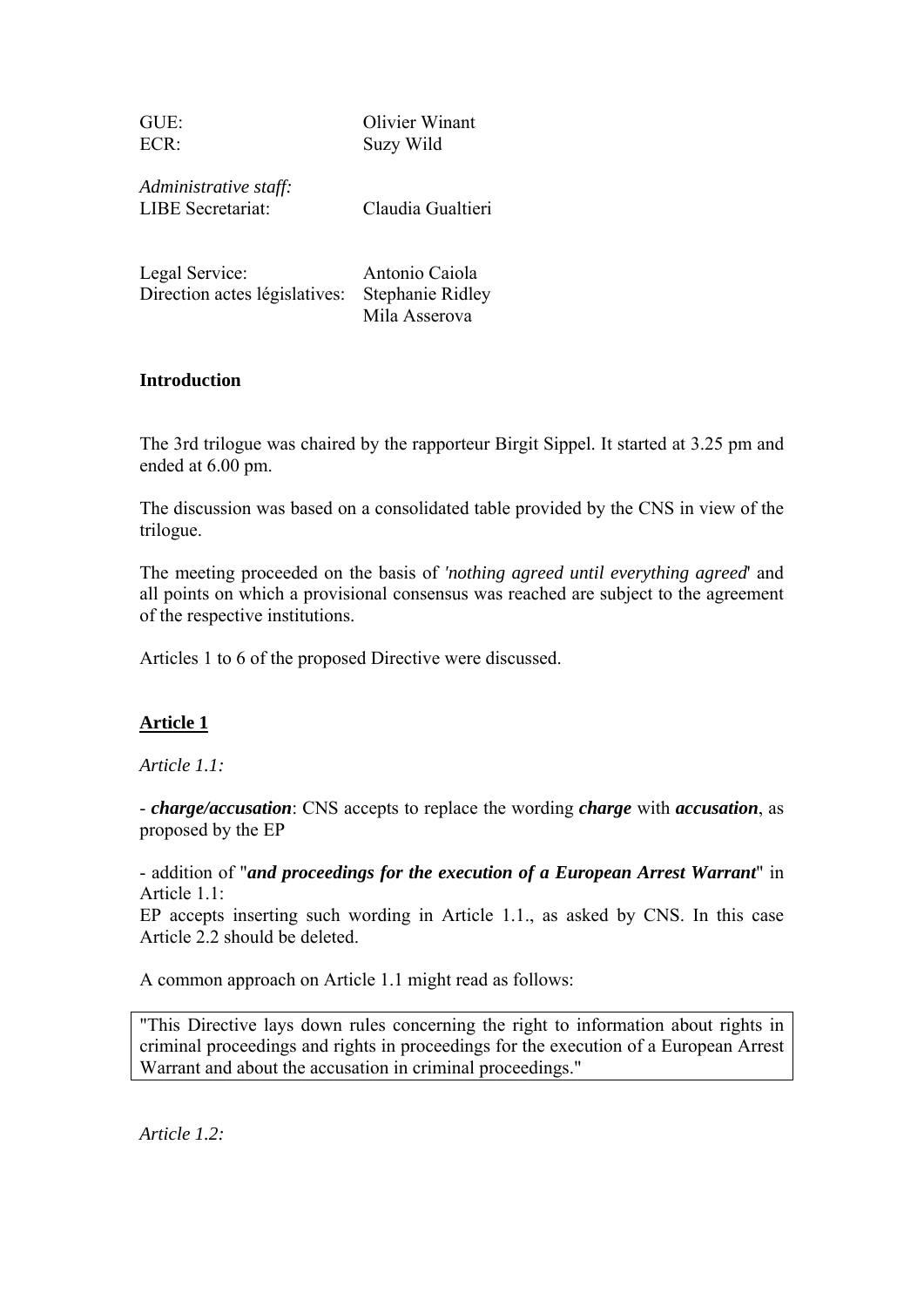CNS against Article 1.2 as proposed by EP. It suggests a Recital with a reference only to nationality, which in its view would cover also status.

EP could be flexible on moving the wording to a Recital but the wording should not change and contain the reference to: *legal status, citizenship and nationality*.

A possible compromise might be moving Article 2.1 of EP text in the following Recital:

*This Directive should apply to suspected and accused persons regardless of their legal status, citizenship or nationality.* 

# **Article 2**

*Article 2.1:* 

- *Gender issue*: general agreement that it is something to be dealt with by jurist linguists.

- *as established by national law*: this wording has been inserted by CNS throughout the whole text.

EP is against.

CNS cannot agree on its deletion while acknowledging that in measure A there is no reference to national law.

COM supports EP on the deletion and stresses that a delegation from the European Commission had met the European Court of Human Rights which expressed deep concern on the multiple references to national law which might entail the application of Article 6 of the ECHR.

A provisional agreement was reached on the following wording:

*1. This Directive applies from the time a person is made aware by the competent authorities of a Member State that he is suspected or accused of having committed a criminal offence until the conclusion of the proceeding, which is understood to mean the final determination of the question whether the suspected or accused person has committed the offence, including, where applicable, sentencing and the resolution of any appeal.* 

2. *Where the law of a Member State provides for the imposition of a sanction regarding minor offences by an authority other than a court having jurisdiction in criminal matters, and the imposition of such a sanction may be appealed to such a court, this Directive shall apply only to the proceedings before that court following such an appeal.*

The idea of grouping all references to national law in a single provision and notably in a Recital was put forward.

*Article 2.2a:*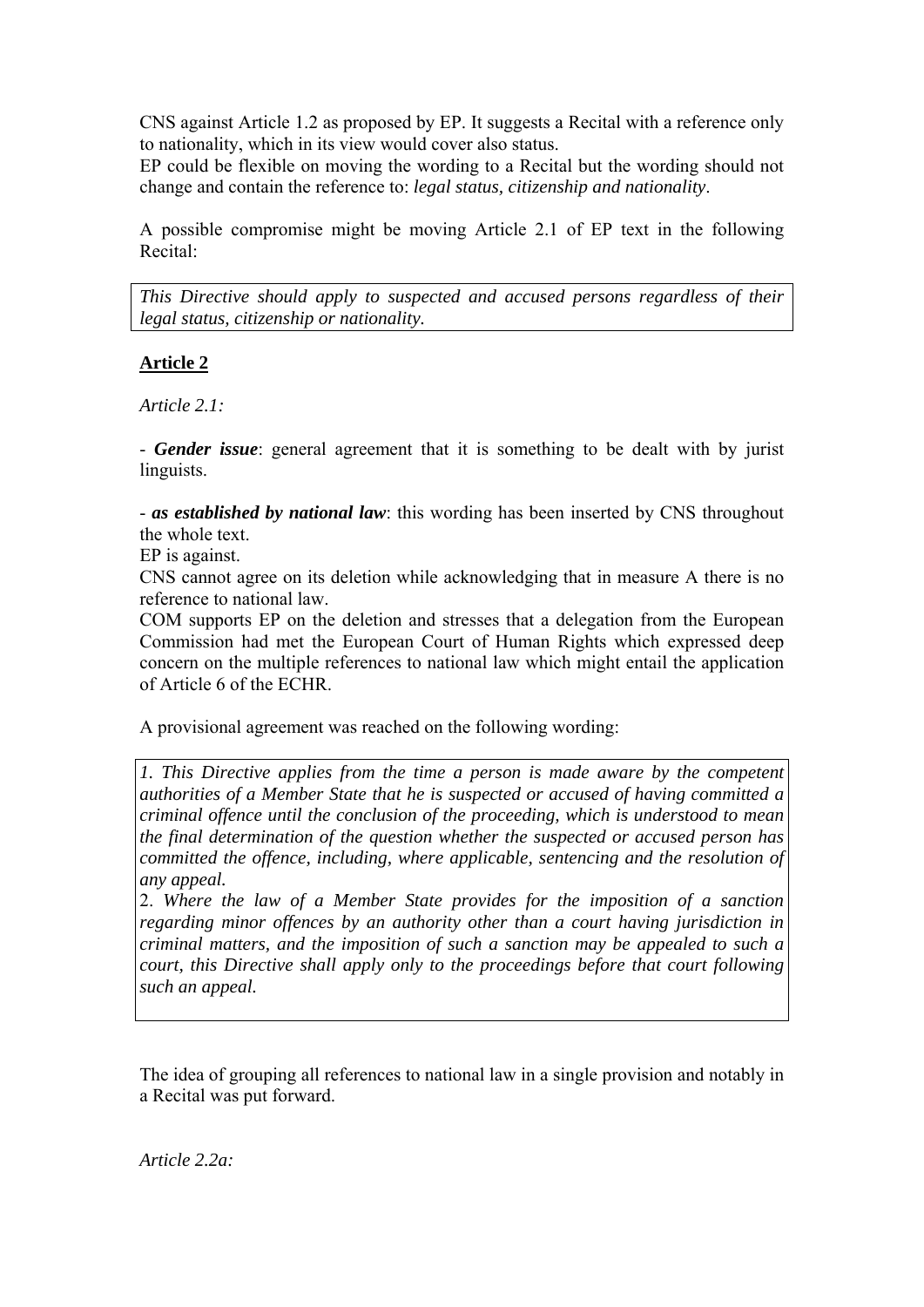- definition of *child*:

CNS against the insertion of definitions and references not strictly linked to the scope of the Directive even in a Recital.

EP stresses that the addition is harmless and that the same provision was inserted in the THB Directive and in the sexual exploitation draft Directive. COM: not favourable.

No agreement was found.

A possible way forward might be to propose to Council to move the definition of children + the reference to the interpretation/translation + children, illiterate/disabled persons/blind people (Article *3.1a EP + 3.1b EP)* Directive in the Recital and ask in return to CNS to move all references to national law in the text in a horizontal recital which might be as follows:

*"In the implementation and practical application of this directive, insofar it does not infringe the Directive itself or the ECHR and the case law of the European Court of human Rights, national law should be taken in due account."* 

Recital:

*For the purposes of this directive, the term 'child' shall mean any person under the age of 18.* 

*Article 2.3/2.2b:* 

*- minor offences:* EP and CNS added the same provision.

# **Article 3**

*Article 3.1:* 

- *promptly*: according to CNS it is redundant. EP insists. COM supports EP.

- *at the point when those rights become applicable* (EP Article 3.1/CNS Article 3.1a): was inserted both by CNS and EP.

**COM strongly critical on this addition** as according to its view this opens the way to an interpretation which would allow Member States to report indefinitely the moment in which information is given. On the contrary all these rights are immediately applicable.

- *orally or in writing*: CNS shows flexibility on this wording but would like to move it to Paragraph 2:

*"The information on these rights shall be provided either orally or in writing and in simple and accessible language".* 

EP might accept even if the insertion of "either" changes a bit the meaning.

- *as they apply under their national law*:

CNS wants this reference and says it is a red line.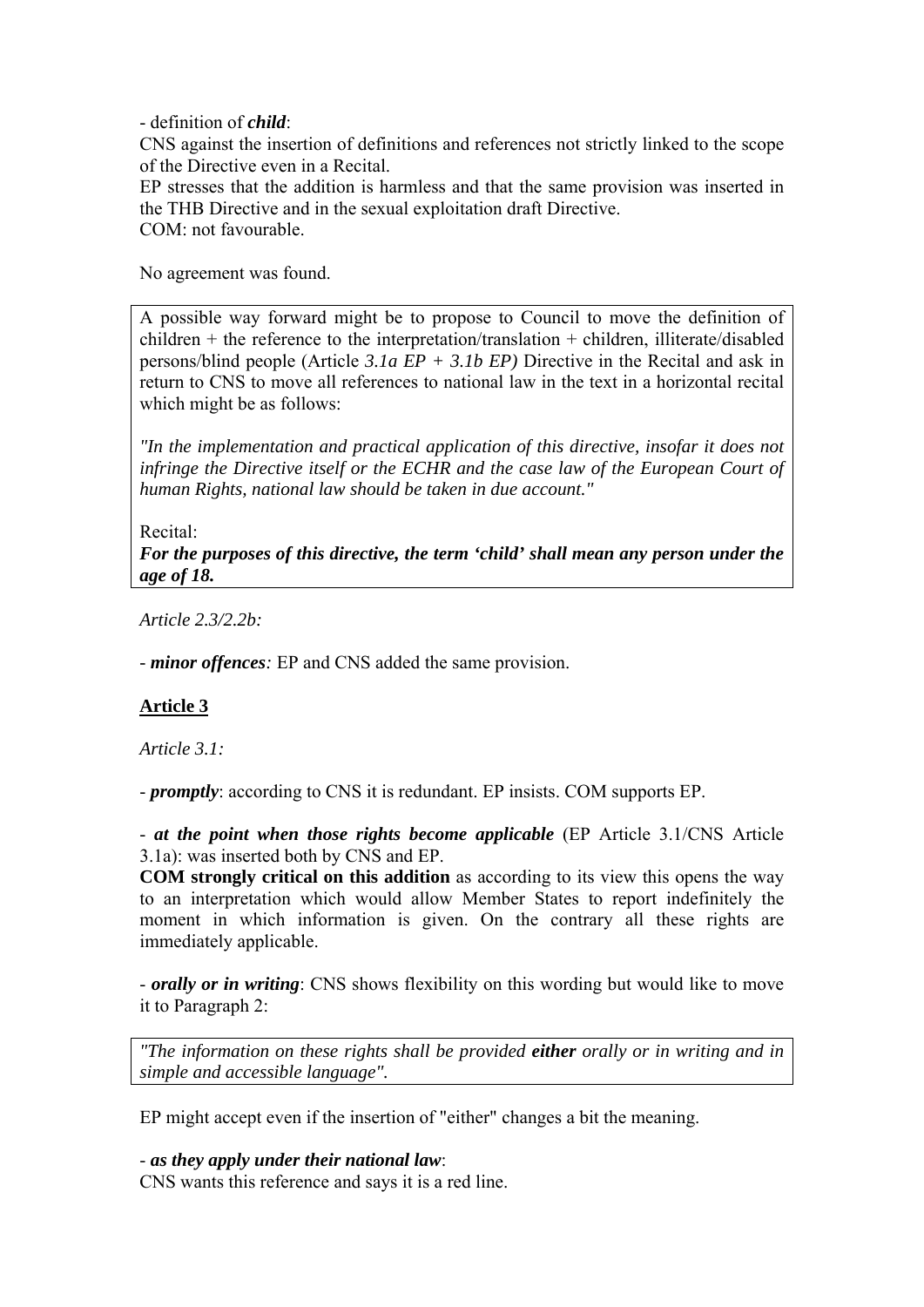EP is against.

COM states that it is not favourable of references to national law because if national law is not compliant to the ECHR standards then the implementation of the Directive would as well not be compliant.

COM suggests coupling promptly with "*including as they apply under national law*". COM announces it would put forward drafting proposals.

No agreement found.

*Article 3.2:* 

- *right to access to a lawyer/entitlement to legal advice*: EP flexible on wording used by CNS

#### - *right to be informed of the accusation*:

CNS says it is redundant.

EP insists on having it in Article 3 stressing that one thing is the right of being informed of the accusation, as stated in Article 6, and another thing is the right of being aware of the right to be informed of the accusation.

COM supports EP and suggests using the following wording:

*"- the right to be informed of the accusation, in accordance with Articles 6 and 7"* 

EP could accept COM's proposal

#### - the *right to remain silent*:

CNS says it would be better to insert the reference to national law at the beginning of the Paragraph, as it proposes.

COM states that in principle it is not favourable of references to national law but in this case it might be acceptable.

EP is flexible on moving the reference to "any implication" or "legal consequences" under national law or other similar wording in the chapeau.

CNS sticks to: "how they apply under their national law".

No agreement found.

*Article 3.1a EP + 3.1b EP:* 

Information given to persons who *cannot understand* the language, children, illiterate/disabled persons/blind people:

CNS against as it is contrary to references to other legal instruments or to matters that will be dealt with in other measures of the Roadmap.

COM stresses that a measure on vulnerable people will be put forward next year. EP says it has nothing against a simplified text but wants it into the text.

No agreement found.

*Possible drafting suggestion:*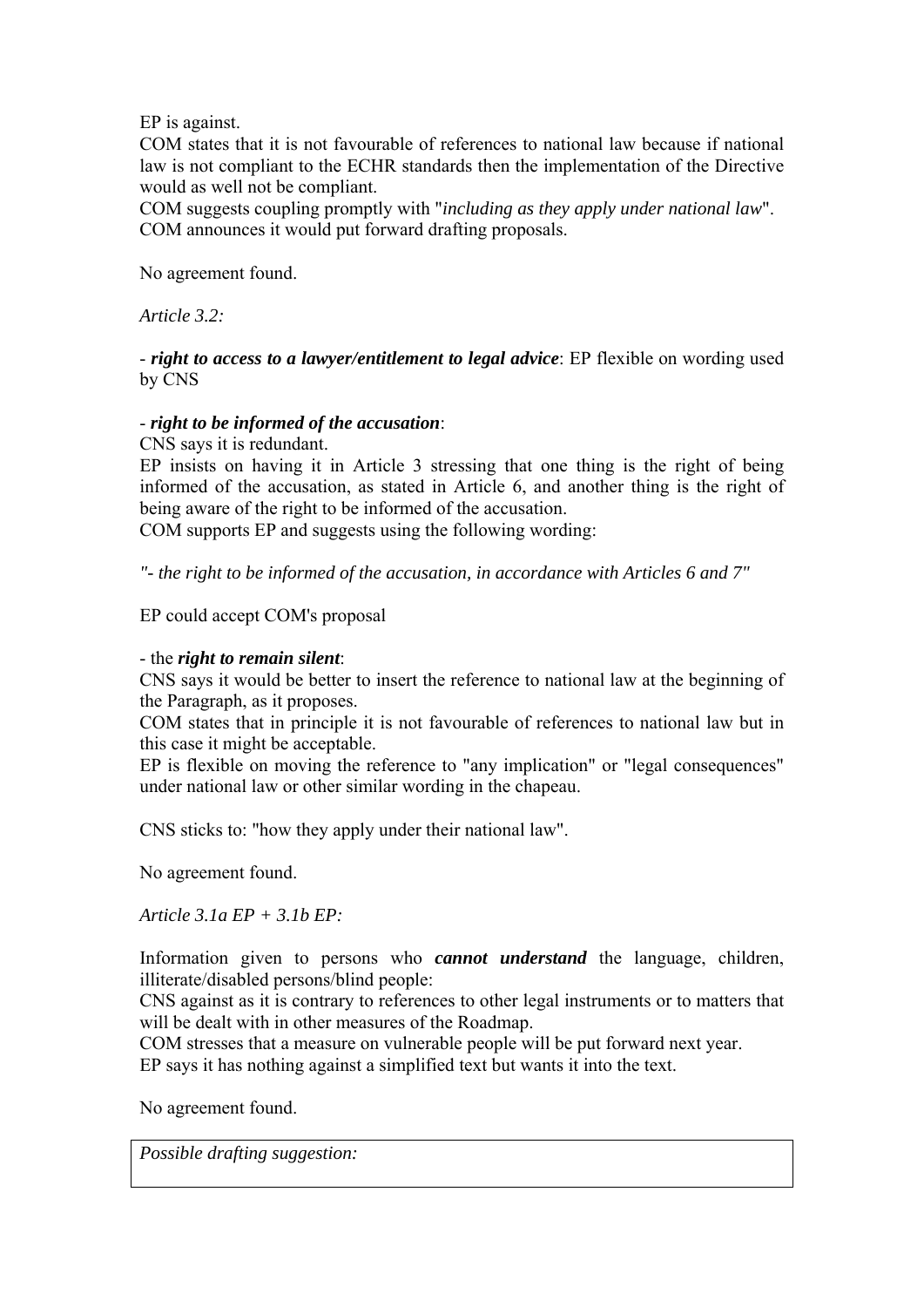# **Article 3**

1. Member States shall ensure that any person who is suspected or accused of having committed a criminal offence is provided promptly and in any event before any questioning by law enforcement authorities begins, with information on his rights, including information on how these rights apply under national law *(or in practice)*. The information on these rights shall be provided in simple and accessible language and in due time to allow their effective exercise.

2. The information on these rights shall be provided **either** orally or in writing and in simple and accessible language.

3. The information referred to in paragraph 1 shall include as a minimum:

– the right of access to a lawyer;

– any entitlement to legal aid free of charge and conditions for obtaining it,

– the right to be informed of the accusation, in accordance with Articles 6 and 7

−the right to interpretation and translation,

– the right to remain silent.

4. Member States shall ensure that, where the suspected or accused person does not speak or understand the language of the proceedings, he/she receives the information in a language which he /she understands.

# **Recital:**

Member States should ensure that a mechanism is in place to convey the information to a suspected or accused person who is partially sighted or blind or cannot read. In the case of a child, a disabled or illiterate person, information about the accusation should be provided in a manner appropriate to his/her age, level of maturity and intellectual and emotional capabilities.

# **Recital:**

In the implementation of this Directive Member States should ensure that interpretation and translation provided to suspected and accused person meet high quality standards.

**Recital** (which should replace all references to national law with the exception of the one in Article 3):

In the implementation and practical application of this directive, insofar it does not infringe the Directive itself or the ECHR and the case law of the European Court of human Rights, national law should be taken in due account.

# **Article 4**

*Title:*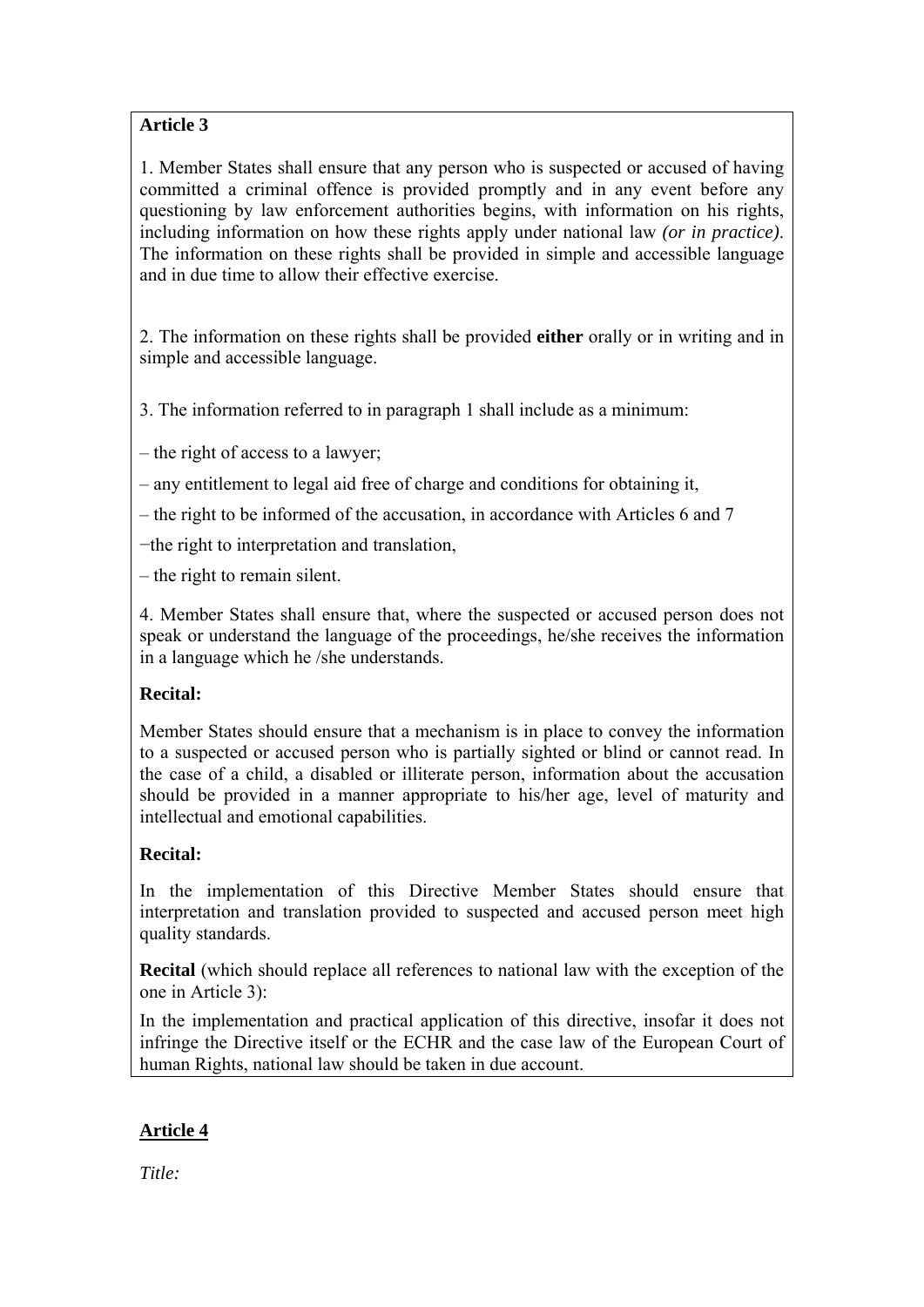#### *arrest/deprivation of liberty*:

CNS sticks to arrest as in its view deprivation of liberty could cover also victims and witnesses and the execution phase.

COM suggests "*persons suspected or accused deprived of liberty*". EP could accept COM's suggestion.

No agreement found.

*Article 4.1:* 

- reference to *Article 3.1* and not to the whole Directive: CNS flexible in view of deletion.

- keep the Letter of rights in his/her possession during detention "*save for exceptional circumstances"*: CNS insists to keep it. EP strongly against. CNS cannot provide real justification. COM supports EP but could accept CNS new wording:

*"unless this could directly lead to a risk of harm to the detained person or other person"* 

#### - *upon questioning at the police station*:

CNS does not want this wording. EP insists.

*Article 4.2:* 

*- List of rights:* 

CNS strongly against the right to c) medical care, d) bail, f) challenge the arrest and g) maximum period of pre-trial detention. Flexible on e) (how long somebody can be deprived of liberty before being brought in front f a judge). With regard to b), CNS could accept only the reference to consular authority.

COM says the more rights are mentioned, the better it is and stresses that according to its view it makes no sense to list a part of rights in Article 3 and a part in Article 4. COM calls for moving the list of rights in Article 3, especially for what concerning the right to access to the material of the case.

COM suggests replacing b) (right to contact relatives, employers and consular authorities) with the following, which would mirror the title of the upcoming Commission proposal on the subject: "*right to contact consular authorities and third parties*".

COM suggests moving d) (right to bail) into "*f) which would become: how to challenge the arrest and how to obtain a review of their detention*, *including provisional release and the time limits for doing so provided under national law".* 

EP could accept COM's suggestion.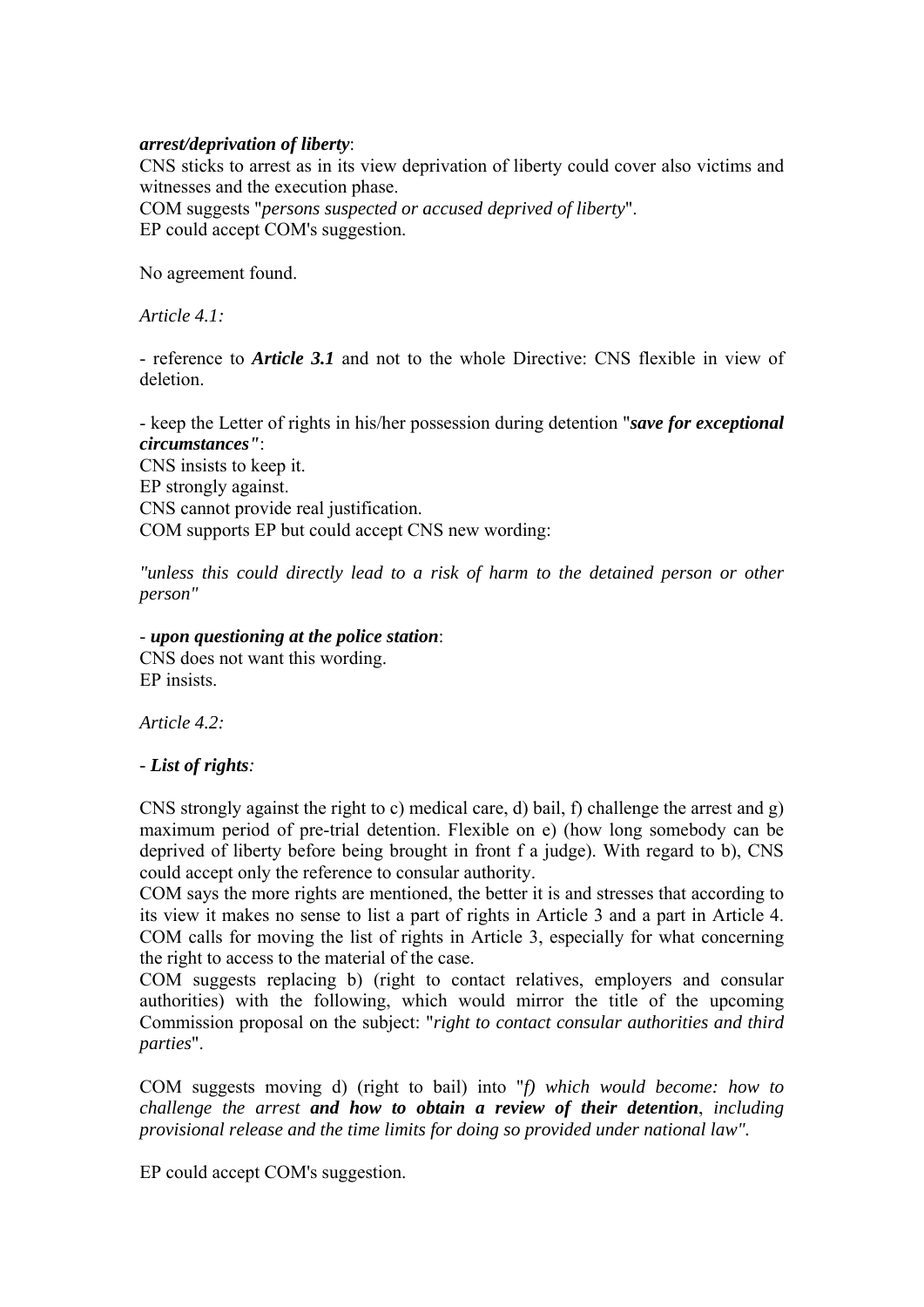# CNS reluctant.

## *Article 4.5: reference to interpretation/translation Directive*

CSN against references to measures contained in other legal instruments stressing that it cannot be based on Article 82 TFEU because it refers to the *quality* of the translation and interpretation.

COM supports CNS. EP shows flexibility but does not give up.

No agreement found.

Possible drafting suggestion:

# **Article 4**

1. Where a suspect or accused person is deprived of liberty, he/she shall be provided with information about his rights promptly in writing (in a Letter of Rights) and shall be allowed to keep the Letter in his/her possession throughout the time during which he/she is deprived of his/her liberty. This provision shall apply to all cases where persons are deprived of liberty by public authorities, including upon questioning at a police station.

2. In addition to the information to be given under Article 3, persons deprived of liberty shall be informed at least about the following :

a) the right to have consular authorities and third parties informed;

b) for how many hours/days they may be deprived of liberty before being brought before a judicial authority;

c) how to challenge the arrest and how to obtain a review of their detention, including provisional release and the time limits for doing so provided under national law;

4. Annex I to this Directive contains an indicative model of such written information.

5. In exceptional cases, including where information in written form is not available in the appropriate language, the suspected or accused person shall be informed of his rights orally in a language which he/she understands. Written information in a language which he/she understands shall then be given to him/her without undue delay.

(and translation under Directive 2010/64/EU and shall ensure that all translations and interpretation provided meet the quality requirements defined in the same Directive.

# **Recital:**

Member States should ensure that suspected and accused persons are provided of medical care throughout the whole criminal proceeding including the execution phase.

# **Recital:**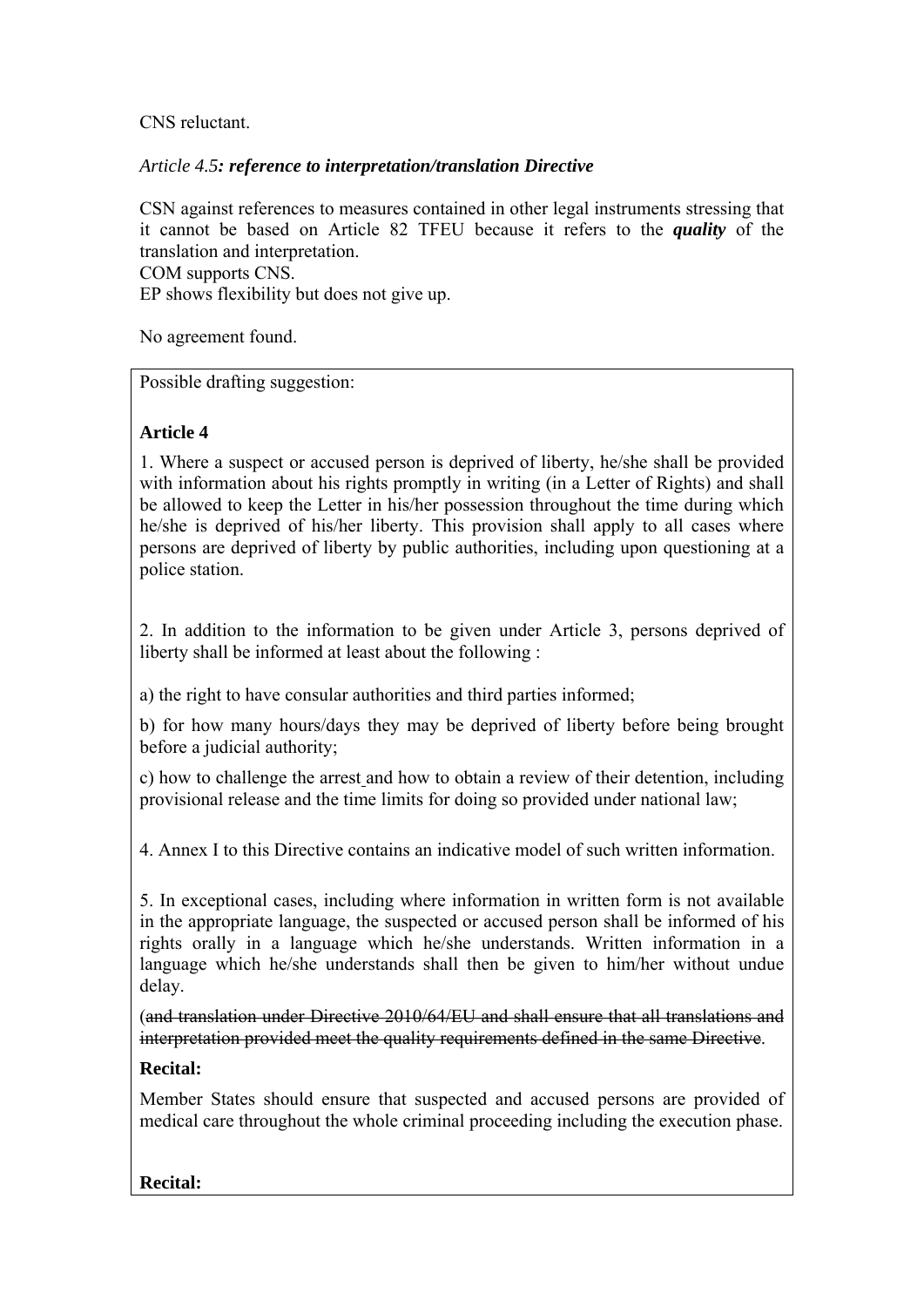Member States should ensure that suspected and accused persons are provided with accessible information on the maximum period of pre-trial detention applicable to their case.

# **Article 5:**

- *who is arrested for the purpose of*: COM supports CNS. EP flexible

- EP strongly against limitation of the scope (*Articles 11, 13.2 and 14 of the EAW FD*), as requested by CNS.

CNS proposes to add to the list also Article 19 of the FD on the EAW.

COM supports EP and stresses that no matter the wording but the rights should be in.

No agreement found.

Possible drafting suggestion:

# **Article 5**

1. Member States shall ensure that any person *who is arrested for the purpose of* the execution of a European Arrest Warrant receives *promptly* an appropriate Letter of Rights setting out the rights of that person as laid down in the Framework Decision 2002/584/JHA, including information on these rights as they apply under national law. Annex II to this Directive contains an indicative model of such Letter. *The Letter of Rights shall be drafted in simple and accessible language.* 

# **Article 6 - The right to information about the accusation**

# *General issues*:

*criminal act/offence*: CNS text refers to criminal acts whilst EP text refers to offence. CNS had shown flexibility on that at the previous trialogue but the new table drafted for this trialogue still contains a reference to "criminal act".

COM, as usual, stresses the importance of consistency throughout the whole text.

*stages of the proceeding/need to adapt the type of information given*: there is a common understanding on the fact that different information should be given depending on the different stages of the proceeding but no agreement on when the single stages should start and on what information should be given.

EP insists in keeping the text as simple as possible i.e. in having only two stages: 1) general provision  $+ 2$ ) suspected or accused persons deprived of liberty. This would also mirror the ECHR.

In addition EP cannot accept that the last stage in CNS text is "*upon submission of the merits of the case*" as it is too late.

On that CNS expresses the opinion that before the indictment is drafted it makes no sense to provide the suspect with the type and legal classification of the offence. EP,